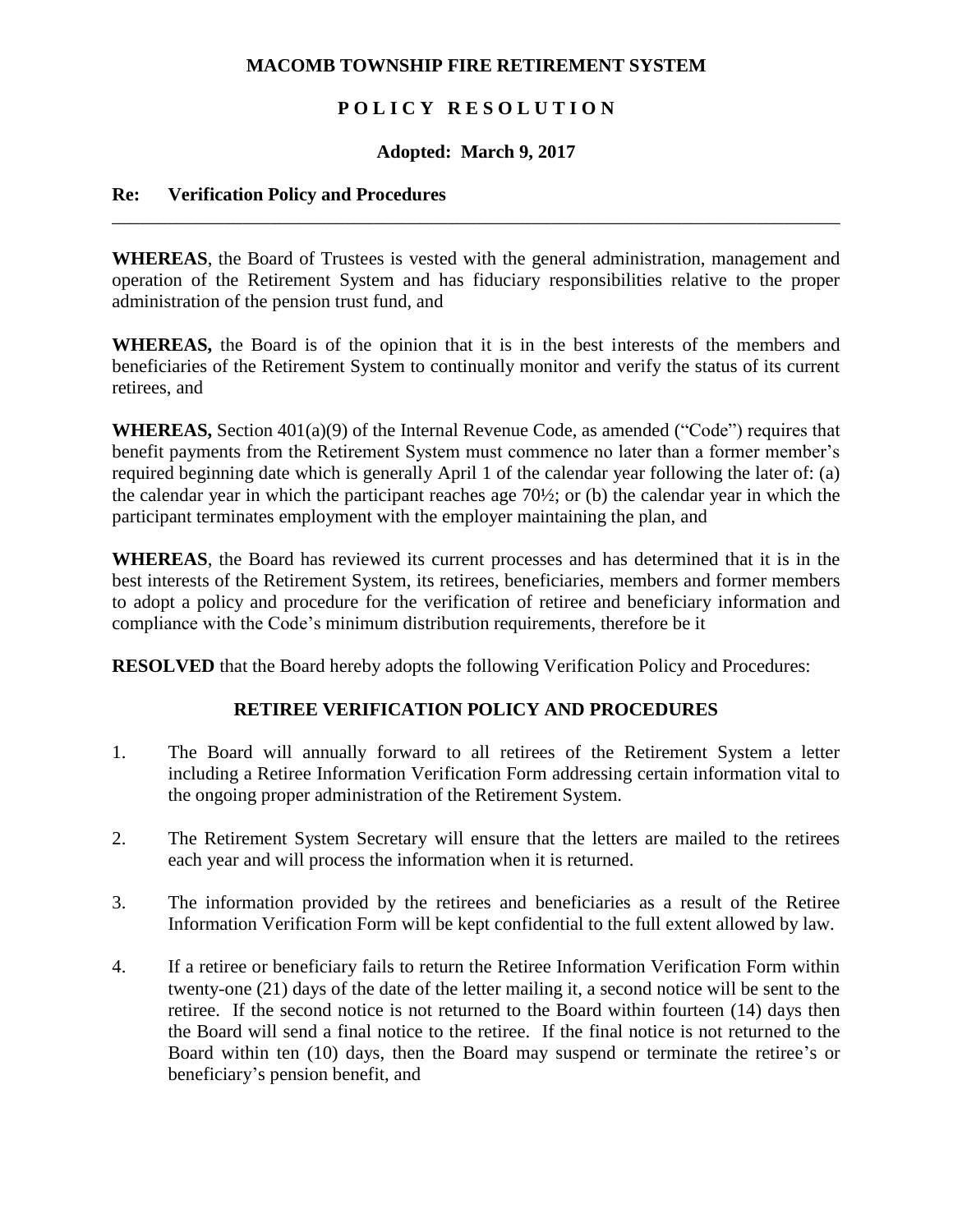### **FORMER MEMBERS**

- 1. Annually, at the time designated for verification of current retiree and beneficiary information, former (vested and non-vested) members of the Retirement System with accumulated contributions remaining in the Retirement System shall be sent correspondence including an Information Verification Form requesting certain information vital to the ongoing proper administration of the Retirement System.
- 2. In the event the Board is unable to locate and/or verify certain information pertaining to the whereabouts of a Former Member, the Board shall seek to locate the missing Former Member pursuant to the following methods:
	- (a) Use certified mail to attempt to contact the missing Former Member at any known address;
	- (b) Check related plan and employer records to determine if any additional contact information exists for the missing Former Member;
	- (c) Check with the designated plan beneficiary to try to contact the missing Former Member; and
	- (d) Utilize free electronic search tools like Google, public record databases, obituaries, and social media to attempt to locate the missing Former Member.

**RESOLVED,** that the accumulated contributions of non-vested Former Members/beneficiaries shall not be credited with interest following separation from employment, and further

**RESOLVED,** that the accumulated contributions of vested Former Members of the Retirement System shall be credited with interest at a rate to be determined by the Board, and further

**RESOLVED,** that the Board hereby adopts the attached Retiree Verification Form and the draft letter forwarding the form, and

**RESOLVED**, that copies of this resolution be provided to all interested parties.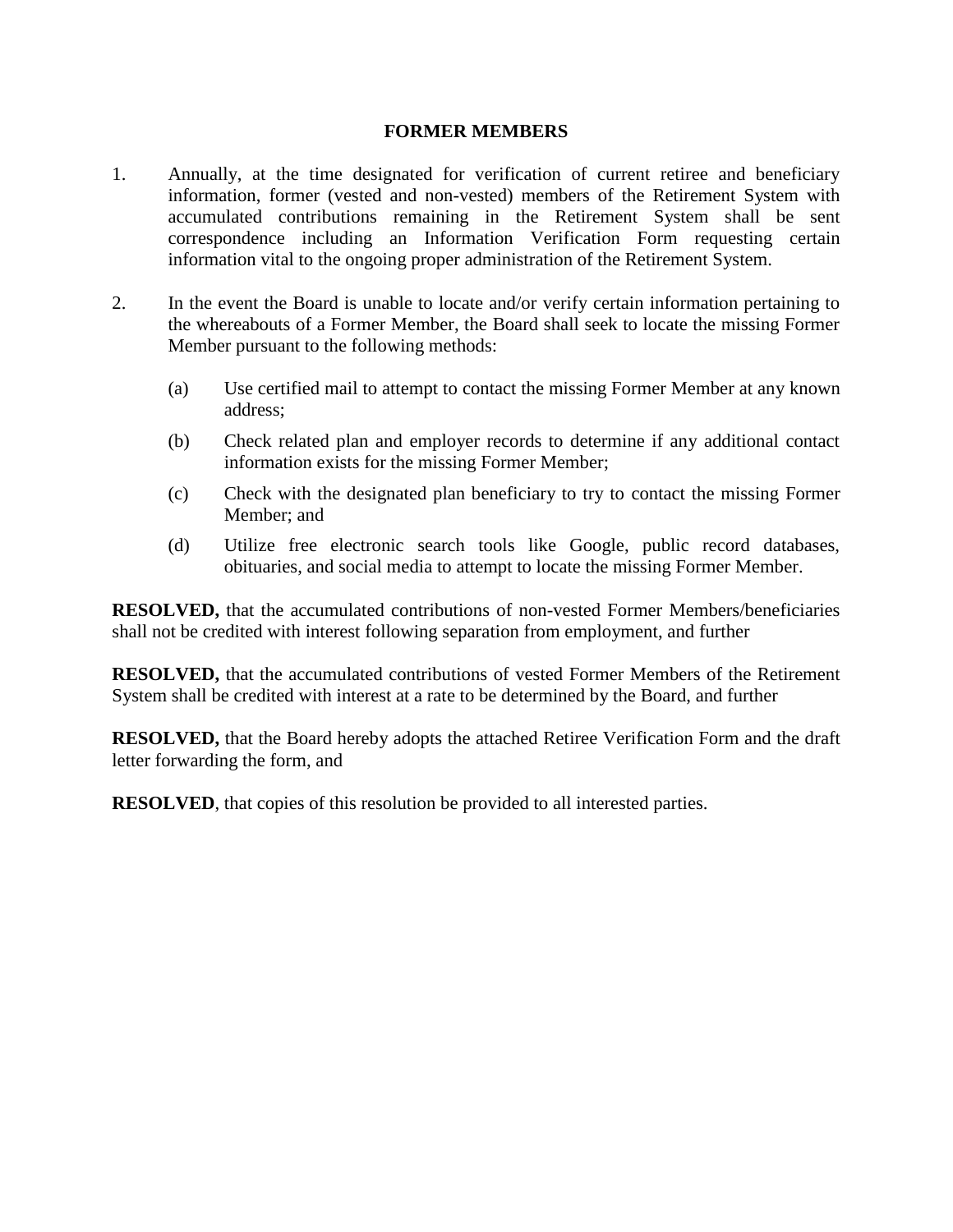### **[On Retirement System Letterhead]**

# [DATE]

Dear Retiree/Beneficiary:

Our records indicate that you are a recipient of a pension through the Macomb Township Retirement System. The Board of Trustees of the Retirement System wishes to verify that you are receiving a monthly pension check from the Retirement System's Custodial Bank. Please complete and return this form within **twenty-one (21)** days.

The Board of Trustees will treat the information you provided as confidential to the full extent allowed by law. This information is necessary for the continued proper operation of your Retirement System.

#### **Please complete the attached form as indicated below and return as soon as possible.**

Thank you in advance for your prompt response within twenty-one (21) days of this letter.

If you have any questions, please contact the Retirement System at \_\_\_\_\_\_\_\_\_\_\_\_\_\_.

Respectfully submitted,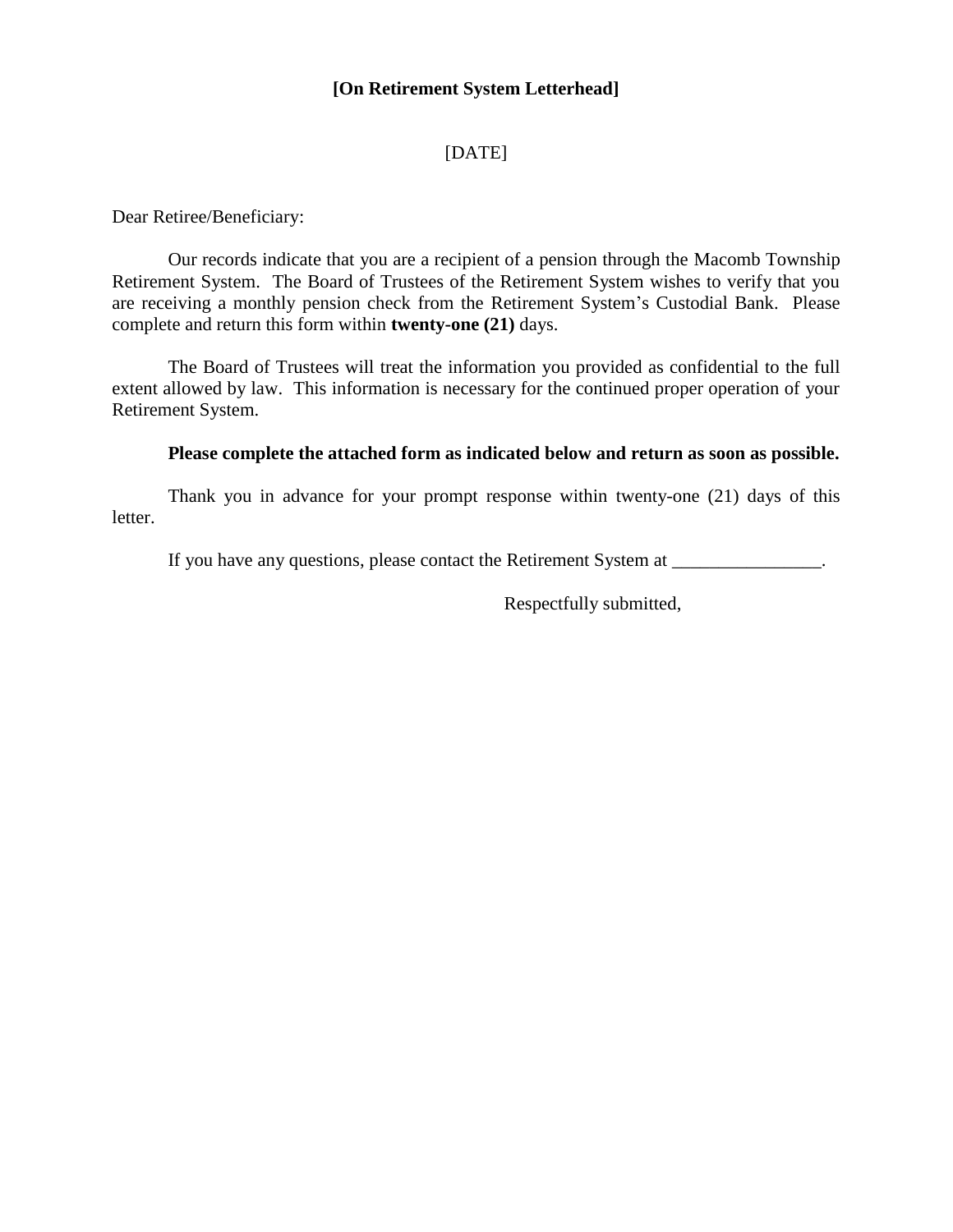# **MACOMB TOWNSHIP FIRE RETIREMENT SYSTEM**

# **RETIREE INFORMATION VERIFICATION FORM**

#### **Please complete this form as indicated below and return it as soon as possible.**

#### **RETIREE**

If you are a *Retiree* who is receiving a monthly pension check, please indicate with an X and complete the following.

| Retiree's Legal Name                                       | Beneficiary's Legal Name                                |
|------------------------------------------------------------|---------------------------------------------------------|
| <b>Retiree's Social Security Number</b><br>(Last 4 digits) | Beneficiary's Social Security Number<br>(Last 4 digits) |
| Retiree's Current Address                                  | Beneficiary's Current Address                           |
| Retiree's Current Telephone Number                         | Beneficiary's Current Telephone Number                  |
| Retiree's E-Mail Address                                   | Beneficiary's E-Mail Address                            |
| Retiree's Signature                                        | Date                                                    |

If there has been a change in your marital status, please indicate with an X and answer the following questions.

1. \_\_\_\_\_\_\_\_\_\_\_\_\_\_\_\_\_\_\_\_\_\_\_\_\_\_\_\_\_\_

Retiree's Spouse's Name

2. Please choose one of the following by indicating your choice with an X:

- Divorce
- Death of Spouse

Marriage/Remarriage

If you are receiving a disability retirement, has there been a change in your ability to return to your employment, please choose one of the following by indicating your choice with an X:

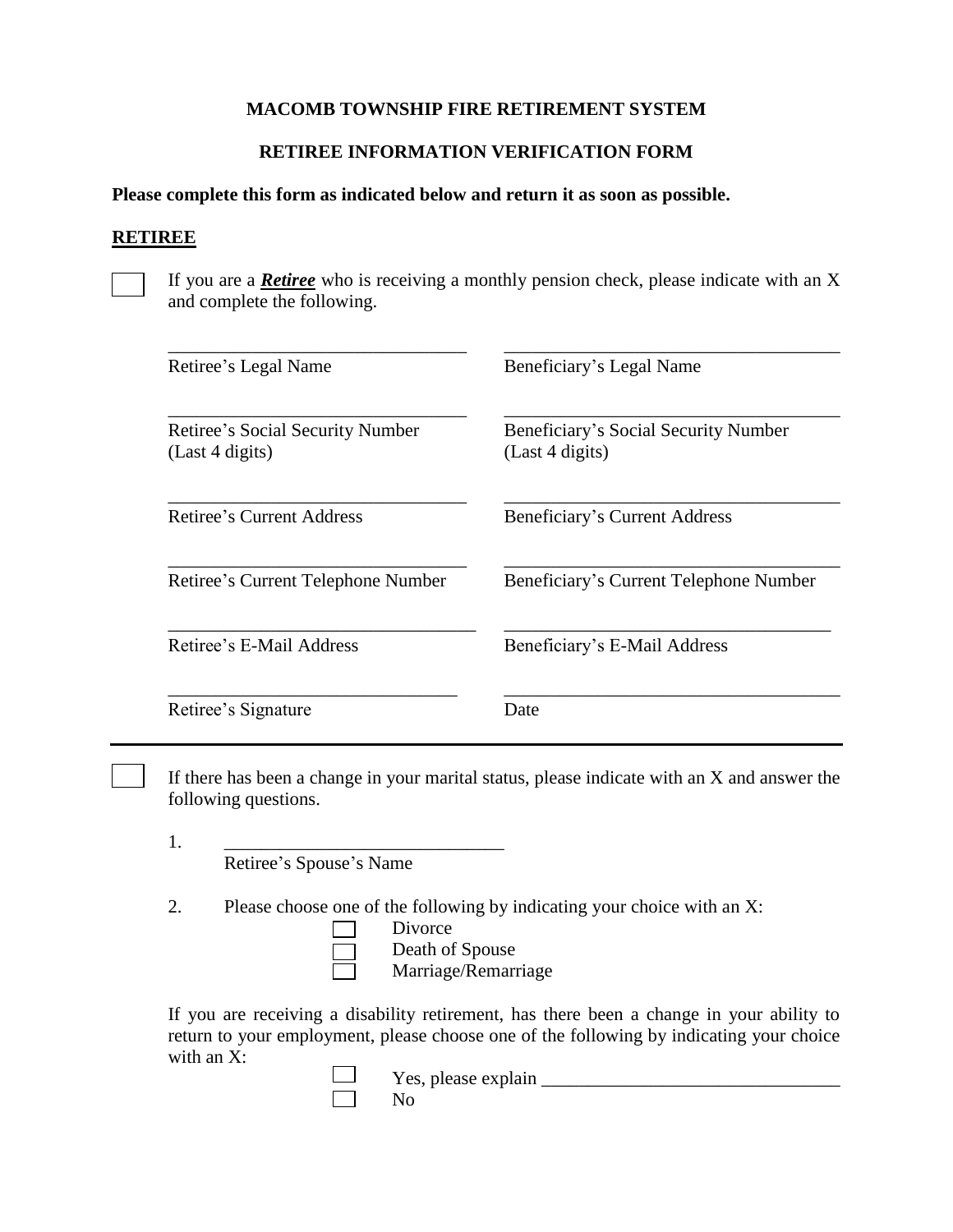If you are receiving a disability retirement, please provide the name and address of your physician:

\_\_\_\_\_\_\_\_\_\_\_\_\_\_\_\_\_\_\_\_\_\_\_\_\_\_\_\_\_\_\_\_\_\_\_\_\_\_\_\_\_\_\_\_\_\_\_\_\_\_\_\_\_\_\_\_\_\_\_\_\_\_\_\_\_\_

If you are receiving workers compensation benefits, including, but not limited to second injury and supplemental fund benefits, write on the line below the current monthly amount benefits you are receiving:

 $\frac{\sqrt{2}}{2}$ 

Monthly Work. Comp. Benefit

### **BENEFICIARY**

If you are the **Beneficiary** who is currently receiving a monthly pension check, please indicate with an X and complete the following:

\_\_\_\_\_\_\_\_\_\_\_\_\_\_\_\_\_\_\_\_\_\_\_\_\_\_\_\_\_\_\_\_\_\_\_\_\_\_\_\_\_\_\_\_\_\_\_\_\_\_\_\_\_\_\_\_\_\_\_\_\_\_\_\_\_\_\_\_\_\_\_\_\_\_\_\_\_\_

| Retiree's Legal Name                                | Beneficiary's Legal Name                                |
|-----------------------------------------------------|---------------------------------------------------------|
| Retiree's Social Security Number<br>(Last 4 digits) | Beneficiary's Social Security Number<br>(Last 4 digits) |
| Beneficiary's Current Address                       | Beneficiary's Current Telephone Number                  |
| Beneficiary's E-Mail                                |                                                         |
| Beneficiary's Signature                             | Date                                                    |

### **REPRESENTATIVE**

If you are responsible for the above-named retiree and/or beneficiary and have a Power of Attorney over him or her, then please indicate with an X, complete the above form where applicable, sign below and forward a copy of the Power of Attorney (*if you have not previously provided)* with this document.

| Power of Attorney Signature                        | for | Retiree's Name |
|----------------------------------------------------|-----|----------------|
| Legal Name of Individual<br>with Power of Attorney |     | Date           |